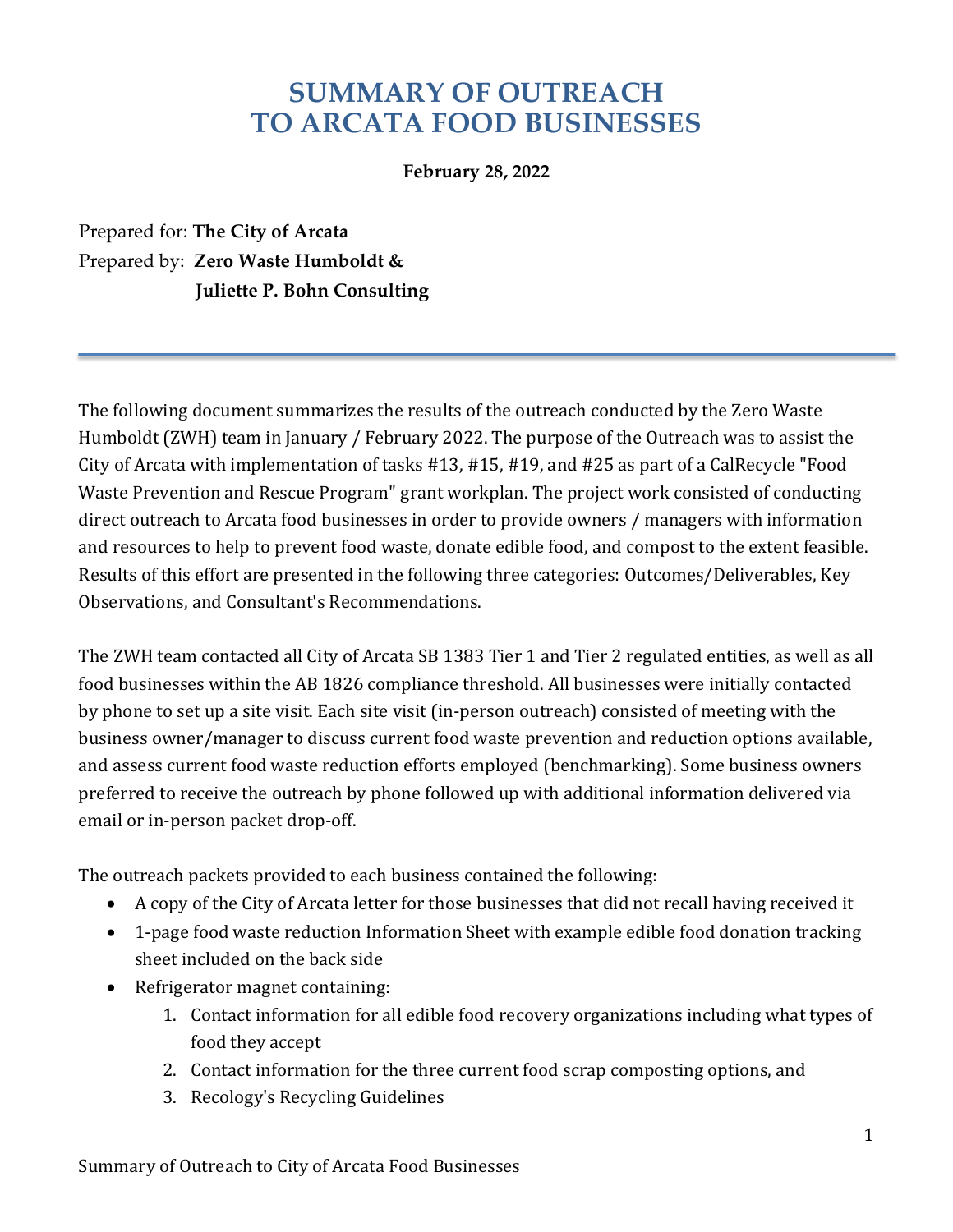The outreach methods utilized for each food business type is summarized below.

| <b>Entity Type</b>                                               | # Regulated<br><b>Entities Under</b><br>SB 1383 and/or<br>AB 1826 | <b>Method of Outreach</b>            |                                                            |                                        |                                             |
|------------------------------------------------------------------|-------------------------------------------------------------------|--------------------------------------|------------------------------------------------------------|----------------------------------------|---------------------------------------------|
|                                                                  |                                                                   | # In-person<br>outreach w/<br>packet | # By phone<br>w/packet<br>drop-off or<br>emailed<br>packet | # Outreach<br>packet drop-<br>off only | # Declined to<br>participate in<br>any form |
| <b>GROCERY STORES</b>                                            | 6                                                                 | 6                                    |                                                            |                                        |                                             |
| <b>WHOLESALE FOOD</b><br><b>VENDORS</b>                          | $\overline{7}$                                                    | $\overline{7}$                       |                                                            |                                        |                                             |
| <b>RESTAURANTS</b>                                               | 52                                                                | 29                                   | 6                                                          | 15                                     | $\overline{2}$                              |
| <b>LOCAL EDUCATION</b><br><b>AGENCIES</b>                        | 12                                                                | 5                                    | $\overline{7}$                                             |                                        |                                             |
| <b>HEALTH FACILITIES</b>                                         | $\mathbf{1}$                                                      | $\mathbf{1}$                         |                                                            |                                        |                                             |
| <b>HOTELS</b>                                                    | $\overline{4}$                                                    | 3                                    | $\mathbf{1}$                                               |                                        |                                             |
| <b>Outreach to Other Food Businesses</b>                         |                                                                   |                                      |                                                            |                                        |                                             |
| <b>FOOD EVENT</b><br><b>PLANNERS &amp;</b><br><b>CATERERS</b>    | 18                                                                | 3                                    | 15                                                         |                                        |                                             |
| <b>OTHER NON-</b><br><b>REGULATED FOOD</b><br><b>BUSINESSES1</b> | $\overline{2}$                                                    | $\mathbf{1}$                         | $\mathbf{1}$                                               |                                        |                                             |
| <b>TOTAL</b>                                                     | <b>102</b>                                                        | 55                                   | 30                                                         | <b>15</b>                              | $\overline{2}$                              |

In total, 54% of all outreach was conducted in-person, 83% of attempted outreach was achieved, and 98% of targeted food businesses received outreach materials. Two businesses were contacted using the Spanish language, and both were provided outreach materials in Spanish and English.

<sup>&</sup>lt;sup>1</sup> In-person outreach was provided to one additional food producer and one additional restaurant that do not fall under either waste reduction regulation.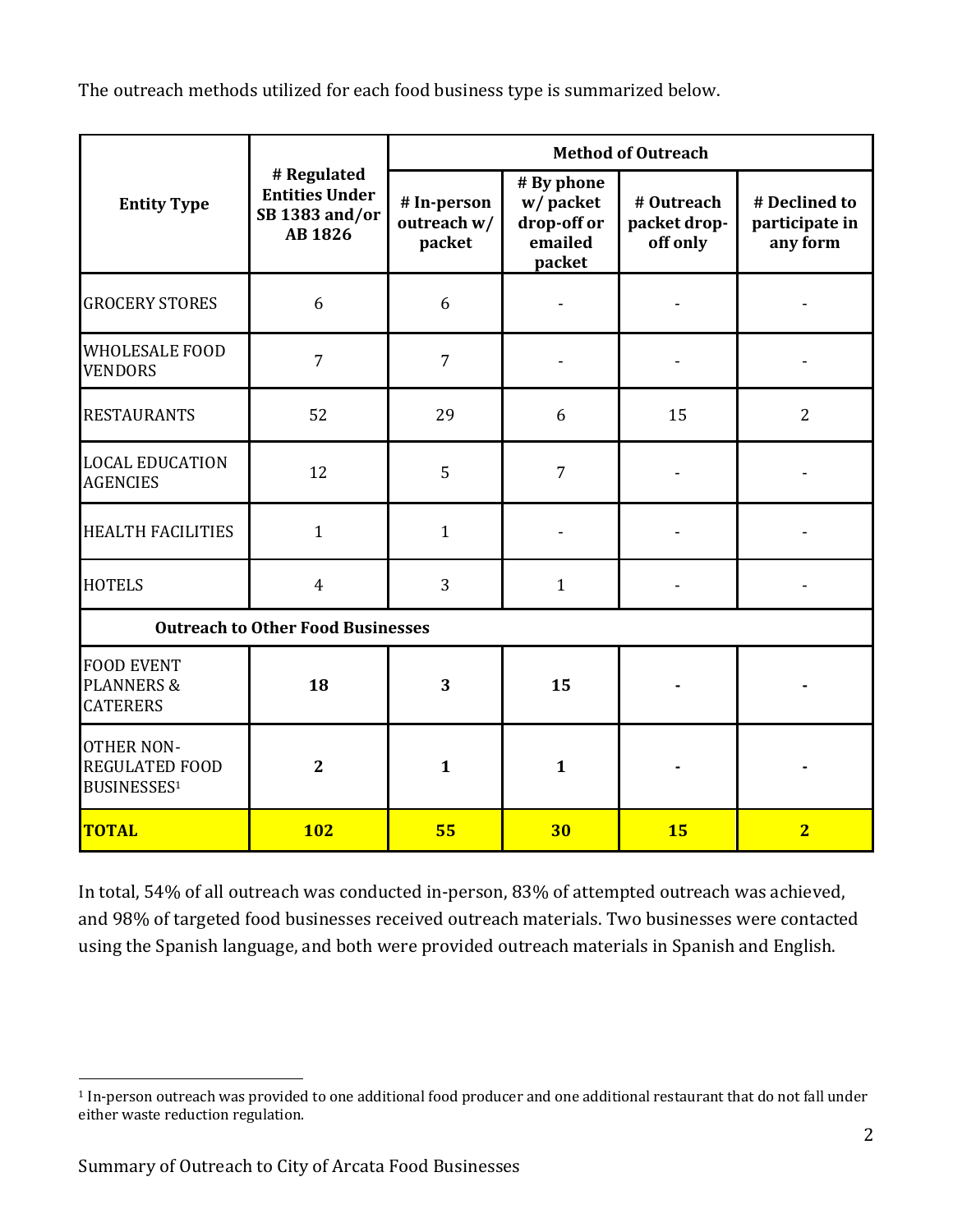The following section contains a summary of information gathered while conducting outreach with Arcata food businesses.

## GROCERY STORES

The City of Arcata has six (6) grocery stores and no supermarkets. All grocery store outreach was conducted in-person.

- All six Arcata grocery stores are both SB 1383 Tier 1 entities and AB 1826 regulated entities.
- All six grocery stores are currently donating food multiple times per week to Food for People, Arcata House, or the Eureka Rescue Mission.
- Most grocery stores  $(5/6)$  currently have farmers picking up food scraps to feed pigs.
- One (1) grocery store the North Coast Co-Op operates an on-site compost system.
- All six grocery stores have thin film plastic back-hauled to a distributor, all stores have cardboard collection/backhaul, and most  $(5/6)$  have mixed recycling collection.

# WHOLESALE FOOD VENDORS

The ZWH team identified seven (7) Wholesale Food Vendors operating in the City of Arcata<sup>2</sup>. All Wholesale Food Vendor outreach was conducted in-person. The ZWH team conducted additional inperson outreach with one wholesale beverage producer.

- Four (4) wholesale food vendors are regulated under both SB 1383 Tier 1 and AB 1826, while three (3) are regulated under SB 1383 Tier 1 only.
- Arcata has several  $\left(\sim 13\right)$  smaller food and beverage manufacturers that may technically qualify for SB 1383 compliance, but would likely also qualify for a De Minimis waiver due to intermittent production runs and minimal food waste generation.
	- $\circ$  Further investigation is needed to determine the SB 1383 Wholesale Food Vendor compliance status of the smaller food producers such as those that rent space at the City's Foodworks Culinary Center.
- Three out of seven (3/7) donate food to employees, Food for People, and the Arcata House.
	- $\circ$  Donated food consists of: mis-baked and unsold Brio bread, mis-labeled or mispackaged Cypress Grove Chevre cheese, and Tofu Shop tofu that is nearing the use by date or has damaged packaging.
- Four of seven  $(4/7)$  vendors do not make edible food donations.
	- o Lost Coast Roast and Grain Girls do not have food to donate.
	- $\circ$  Desserts on Us does not have food to donate as distributors manage the rotation of dated product.
	- $\circ$  Beck's donates unsold items directly to employees or people in the building.
- Four out of seven  $(4/7)$  have existing arrangements for food scrap collection

<sup>&</sup>lt;sup>2</sup> Arcata does not have any food distributors.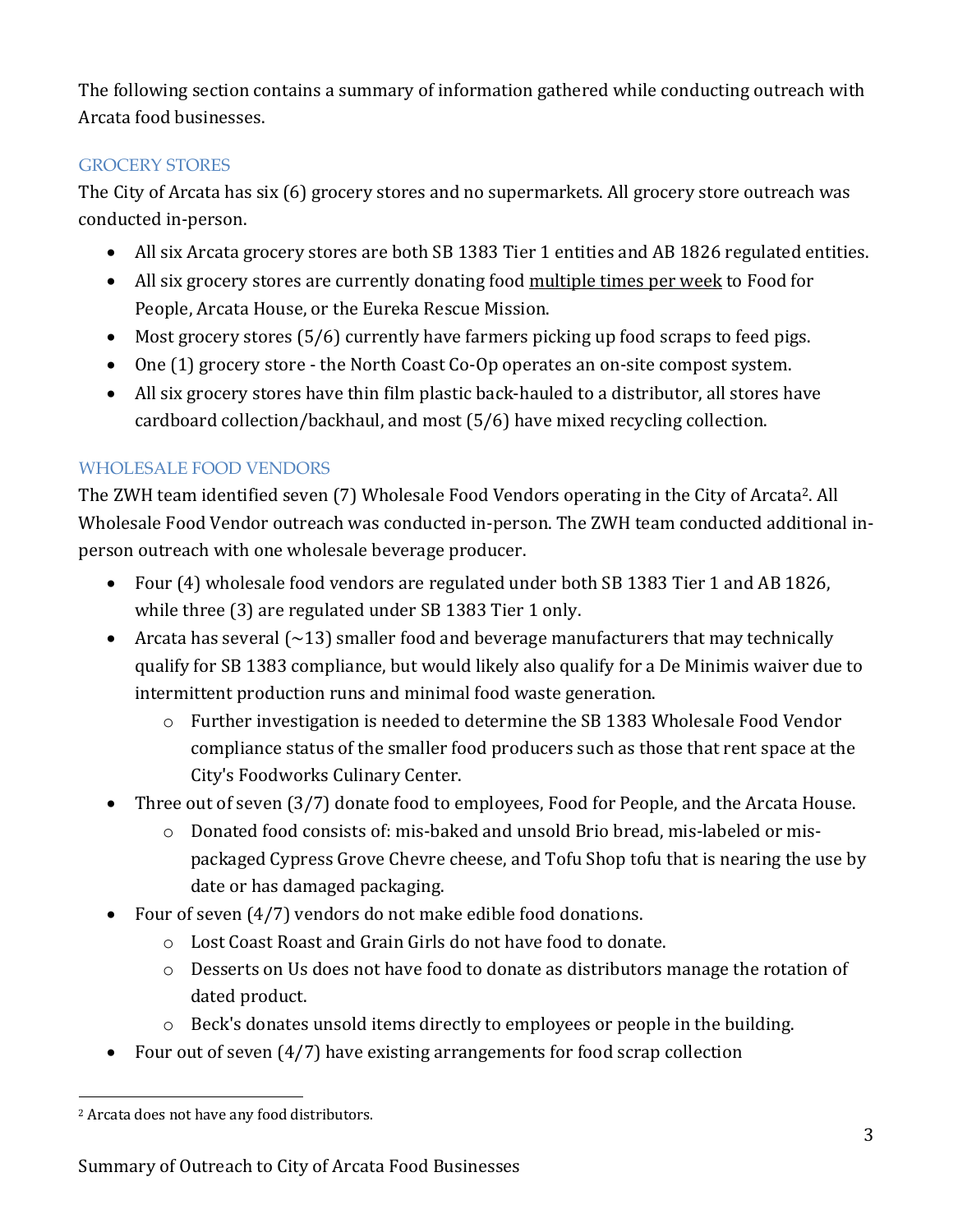- o Lost Coast Roast works with the Local Worm Guy.
- $\circ$  Brio sells non-donatable bread to 4 different pig farmers.
- $\circ$  Past date tofu and pulp waste known as Okara is collected by 6 different farmers.
	- Tofu production waste is fed to pigs, cattle, chickens, goats, and horses
- $\circ$  Beck's bakery works with a local farmer to provide animal food, and contracts with Full Cycle Compost for food waste composting.
- Grain Girls has an on-site composing system.
- Cypress Grove Chevre and Desserts on Us do not feed product residuals to animals due to regulatory challenges associated with feeding cheese waste to pigs, and the high chocolate content of the cookies being unhealthful for animals (respectively).
	- o Both food vendors committed to investigate working with local composters to manage these materials.
- All wholesale food vendors are recycling all recyclable materials.

# RESTAURANTS

The City of Arcata has sixty-six  $(66)$  restaurants and several  $(-15)$  smaller specialty food businesses and food trucks. Calls were made to fifty-three (53) restaurants that were initially identified to fall under one or both State regulatory thresholds to set up site visits. The ZWH team was able to meet with thirty-six  $(36)$  restaurant owners and key managers. Another fifteen  $(15)$ information packets were dropped off to restaurant owners / managers.

- Three (3) restaurants fall within both the SB 1383 Tier 2 and the AB 1826 compliance thresholds<sup>3</sup>. Forty-nine  $(49)$  restaurants fall within the AB 1826 compliance threshold only.
- Only three (3) restaurants make donations to food recovery organizations.
	- $\circ$  Two make periodic donations and one makes monthly/bi-monthly donations.
- Three (3) restaurants used to make edible food donations to churches and the Eureka Rescue Mission but shut down donation operations due to the Covid-19.
- Three (3) stated an interest in making occasional food donations now that they have the food recovery organization contact information.
	- $\circ$  One noted occasionally having extra bread, another noted they could make donations when they shut down the restaurant each winter, and a third will re-establish regular food donations once the dining room re-opens.
- The majority of Arcata restaurants contacted reported that they do not make any food donations for the following reasons:
	- $\circ$  Twelve (12) restaurants reported that they give extra food to employees, tenants, or family, and seven (7) reported giving extra food directly to homeless people.
	- $\circ$  Sixteen (16) restaurants reported no extra food as they make all food to order.

<sup>&</sup>lt;sup>3</sup> SB 1383 Tier 2 status requires City verification of total facility area (ft<sup>2</sup>).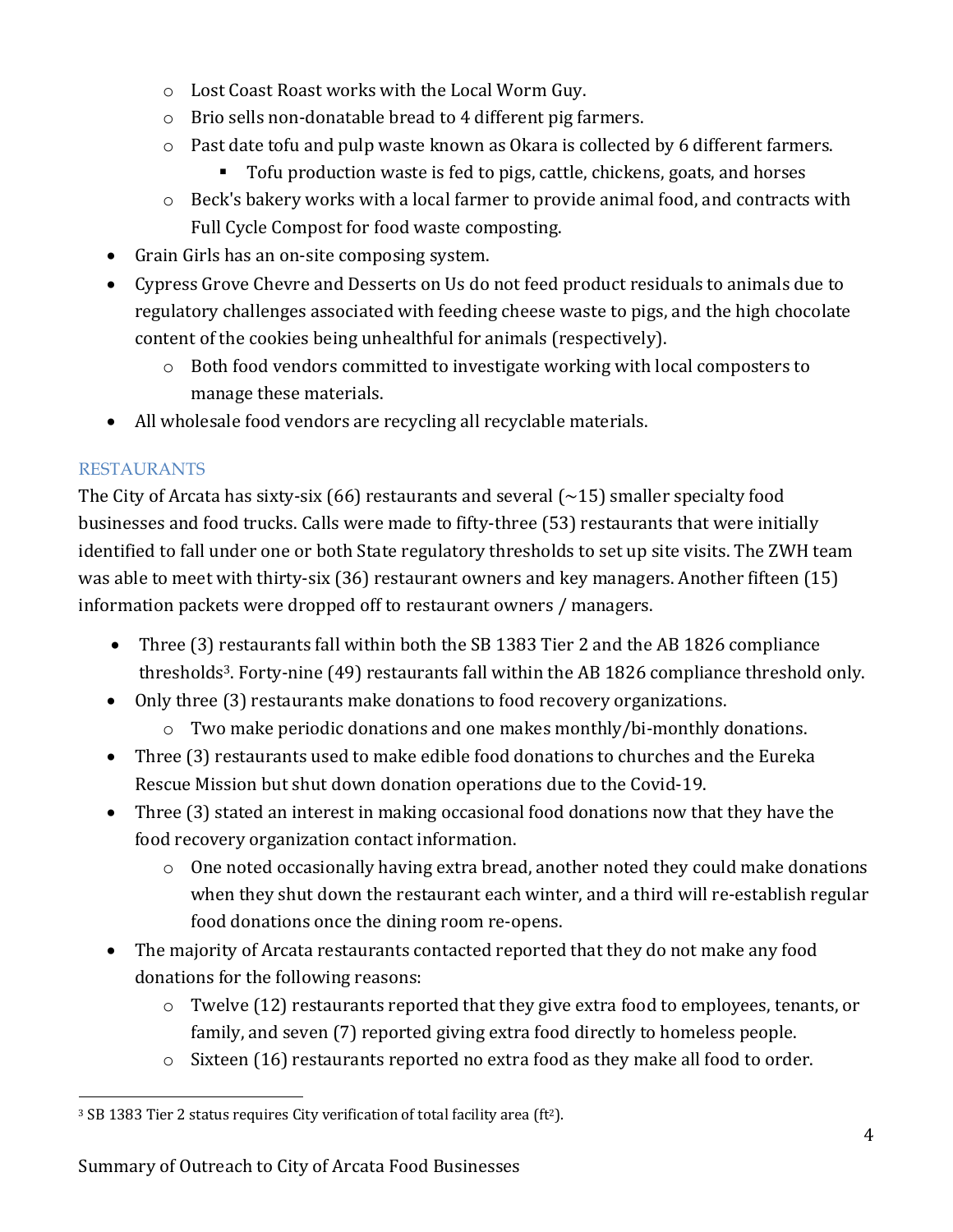- $\circ$  Nine (9) stated they have no donatable food because they are mindful of how much to purchase and prepare due to their many years in operation.
- $\circ$  Three (3) cited that food safety codes prevent them from donating food that has been out for more than 4 hours (e.g., pre-made pizza and hamburgers).
- $\circ$  Two (2) noted that they repurpose certain leftovers to prevent food wastage.
- Eight  $(8)$  restaurants participate in some form of composting  $(4)$  or feeding animals  $(4)$ .
- Twenty-eight (28) restaurants reported they do not have any collection of food scraps.
	- $\circ$  The reasons cited are: very small amounts of food scraps, use scraps to make broth, space constraints, or concerns about health and safety related to rats or people going through the food scrap bins.
	- $\circ$  Four (4) restaurants noted they used to participate in food scraps collection, but stopped due to inconsistent collection on the part of the composter or farmer.
	- $\circ$  Three (3) will consider composting now that they have contact information.
- Thirty-five (35) restaurants are known to be source-separating both mixed recyclables and cardboard.
- Nine (9) restaurants have mixed recycling services only.
- Six  $(6)$  have cardboard recycling services only.
- Remaining restaurant waste that is disposed mainly consists of: customer plate scrapings, food-soiled paper, paper liners, waxed cardboard, paper towels, and non-recyclable plastics.

# LOCAL EDUCATION AGENCIES

There are twelve (12) local education agencies in Arcata. Cal Poly Humboldt is not included in this category as it is a Non-Local Entity that is not regulated by the City of Arcata under SB 1383. Outreach to five  $(5)$  of the largest local schools was conducted in person, the remaining seven  $(7)$ were reached by phone followed with an email and/or drop-off of outreach materials.

- Six (6) schools fall within both the SB 1383 Tier 2 and AB 1826 compliance thresholds.
	- $\circ$  Seven out of twelve (7/12) schools have an onsite kitchen where food is prepared, the remaining five (5) schools serve food that is prepared off-site.
- Six  $(6)$  schools fall within the SB 1383 Tier 2 compliance threshold only.
- Two (2) schools reported occasionally making donations to food recovery organizations.
- Four (4) schools reported making direct donations of extra food to staff or families in need.
- All schools have a share table where uneaten food can be placed / taken by hungry students.
- Six (6) schools have food waste collected for off-site composting or animal feed.
- One  $(1)$  school has a compost system on-site, one  $(1)$  school has an on-site worm bin.
- Two (2) schools that compost food scraps also provide food to local farmers to feed chickens.
- All schools have mixed-recycling collection services, and four (4) have additional cardboard collection services.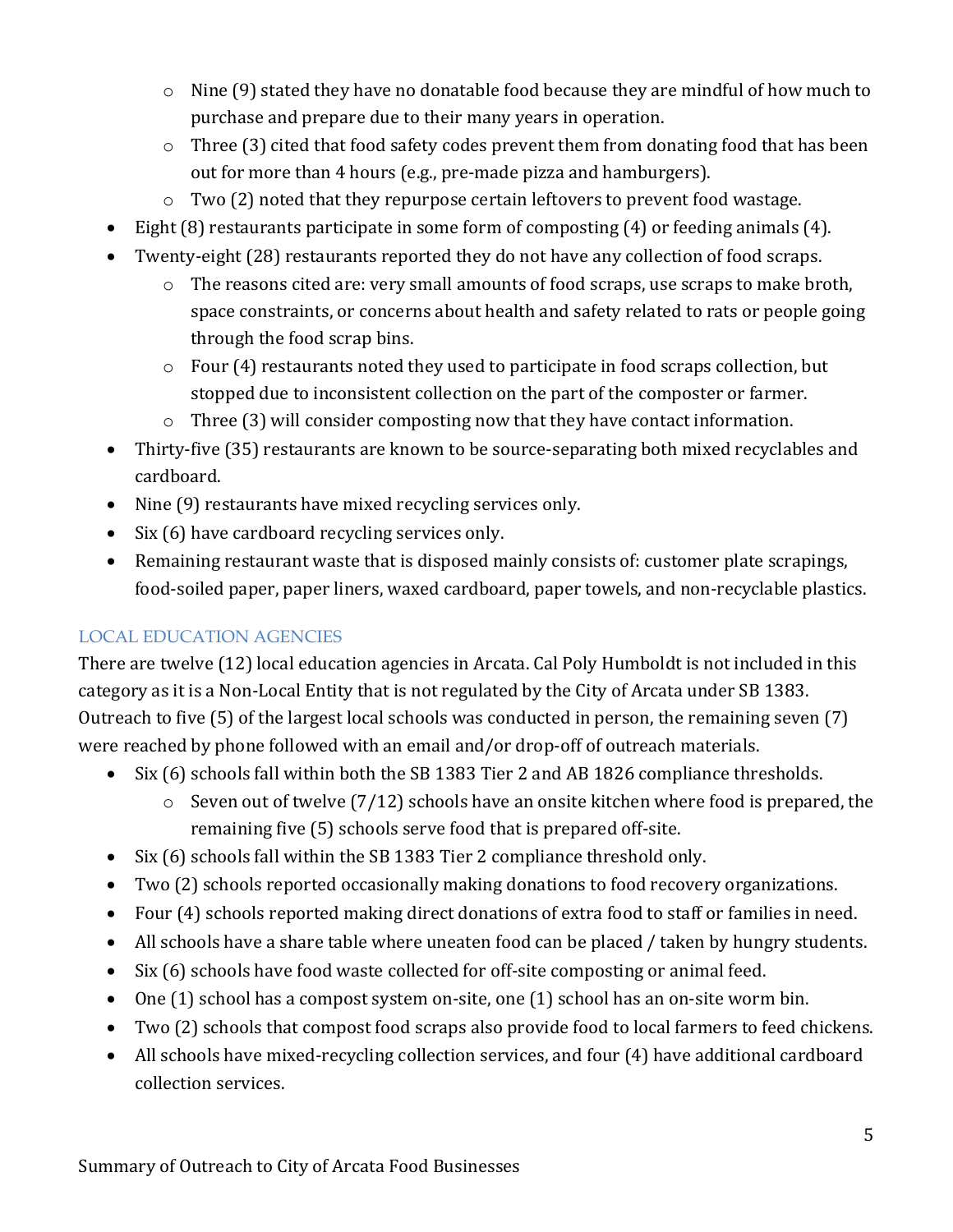#### HEALTH FACILITIES

Mad River Community Hospital (MRCH), Arcata's largest health facility, is a stellar waste reducer. MRH outreach was conducted via in-person site visit and two phone conversations.

- MRCH is regulated under AB 1826 only.
- Although not regulated under SB 1383 (due to the facility having fewer than 100 beds) MRCH has a shelf in their walk-in refrigerator dedicated to edible food donation storage.
	- $\circ$  Food for People collects donations every Friday.
	- o MRCH currently receives records of pounds donated per year from Food for People.
- MRCH uses fifteen (15) 5-gallon buckets to collect and compost food preparation scraps at their on-site farm. The farm manager selects what is wanted for the farm compost, and sets the remaining kitchen scrap buckets out for collection by Tule Fog Farm to feed pigs.
- The majority of the remaining waste at MRCH is food waste which cannot be composted at their onsite farm due to regulations preventing cross-contamination at health facilities.
	- $\circ$  MRCH is looking for a solution to their food waste that does not conflict with crosscontamination laws.
	- $\circ$  MRCH committed to investigate the Co-Op's on-site compost system to see if it is suitable to meet cross-contamination prevention requirements.

#### **HOTELS**

There are ten (10) hotels located in Arcata, but only four (4) serve food. None of the hotels are regulated under SB 1383 (due to having less that 200 rooms), however, all are regulated under AB 1826<sup>4</sup>. Only those hotels that serve food were targeted for outreach; all outreach was conducted inperson.

- All hotels contacted serve a small guest breakfast only.
- None of the hotels reported making food donations.
- Two (2) hotels have, on rare occasion, donated extra food to food recovery organizations.
- $\bullet$  One (1) hotel gives leftover food to staff.
- None of the hotels have food scraps collection as there is minimal food preparation on-site.
- Three (3) hotels have mixed recycling collection, and all hotels have cardboard collection service.

<sup>&</sup>lt;sup>4</sup> AB 1826 includes yard trimmings which are assumed to be hauled off from hotel premises by contracted landscaping companies and composted at the Wes Green composting facility.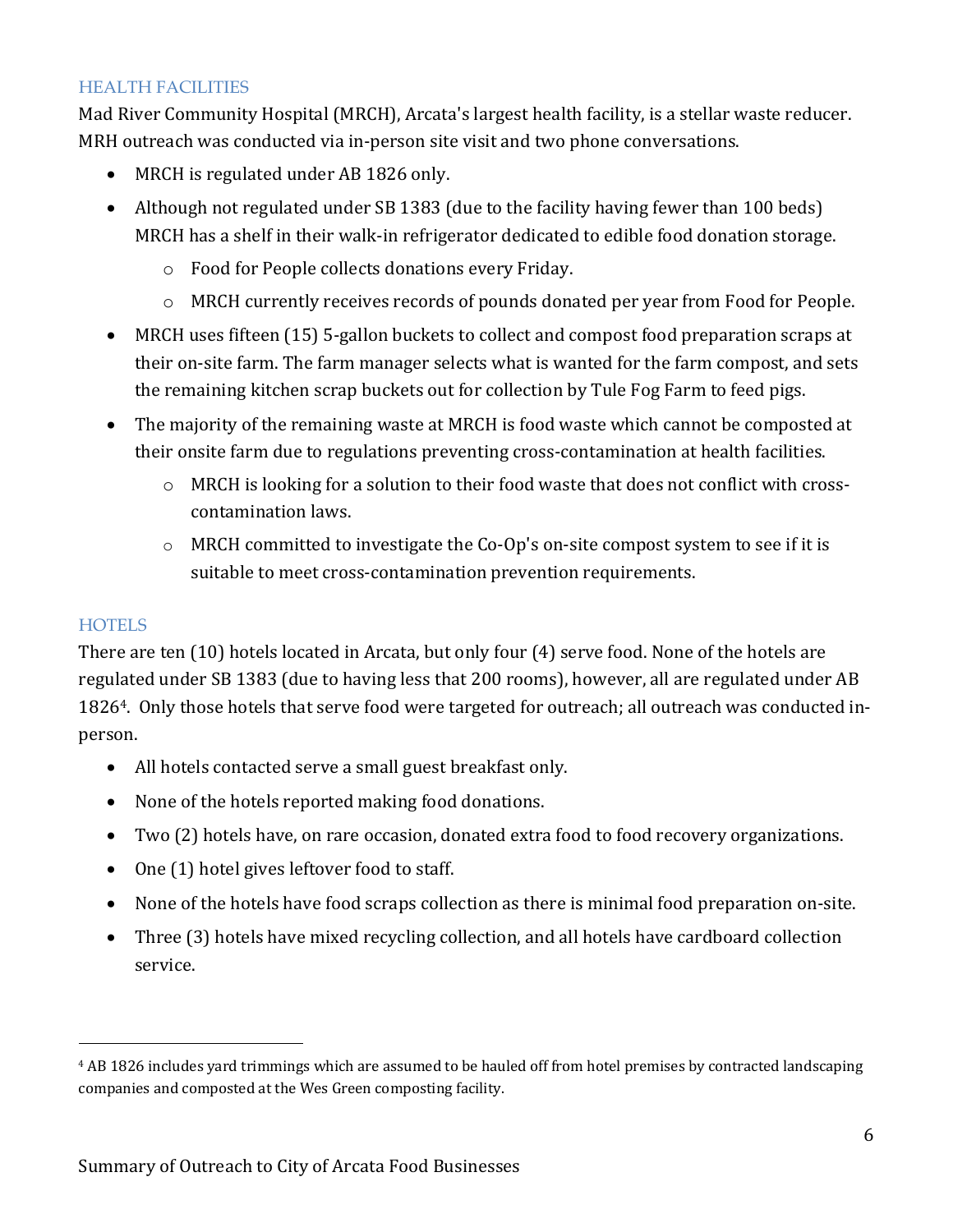### FOOD EVENT PLANNERS & CATERERS

Arcata has four (4) high-visibility larger annual events and a total of fourteen (14) catering business are located in, or provide catering services to, the Arcata area. These entities were included in the outreach effort to satisfy the grant workplan goal of reaching out to "food event planners". ZWH met with two  $(2)$  local festival planners, and contacted two  $(2)$  by phone. ZWH met with one  $(1)$ caterer in-person, one  $(1)$  by phone, and  $12$  via email with outreach packet attached.

- Of the largest, most long-running events, two (2) were identified to meet the 2,000 persons per day threshold for SB 1383 compliance (Oysterfest and North Country Fair).
- All four (4) event planners received emailed and dropped-off outreach packets.
- All caterers were provided a digital version of the table of options for donating / composting food that is not consumed during events.
	- $\circ$  This information can be attached with email billing or other correspondence.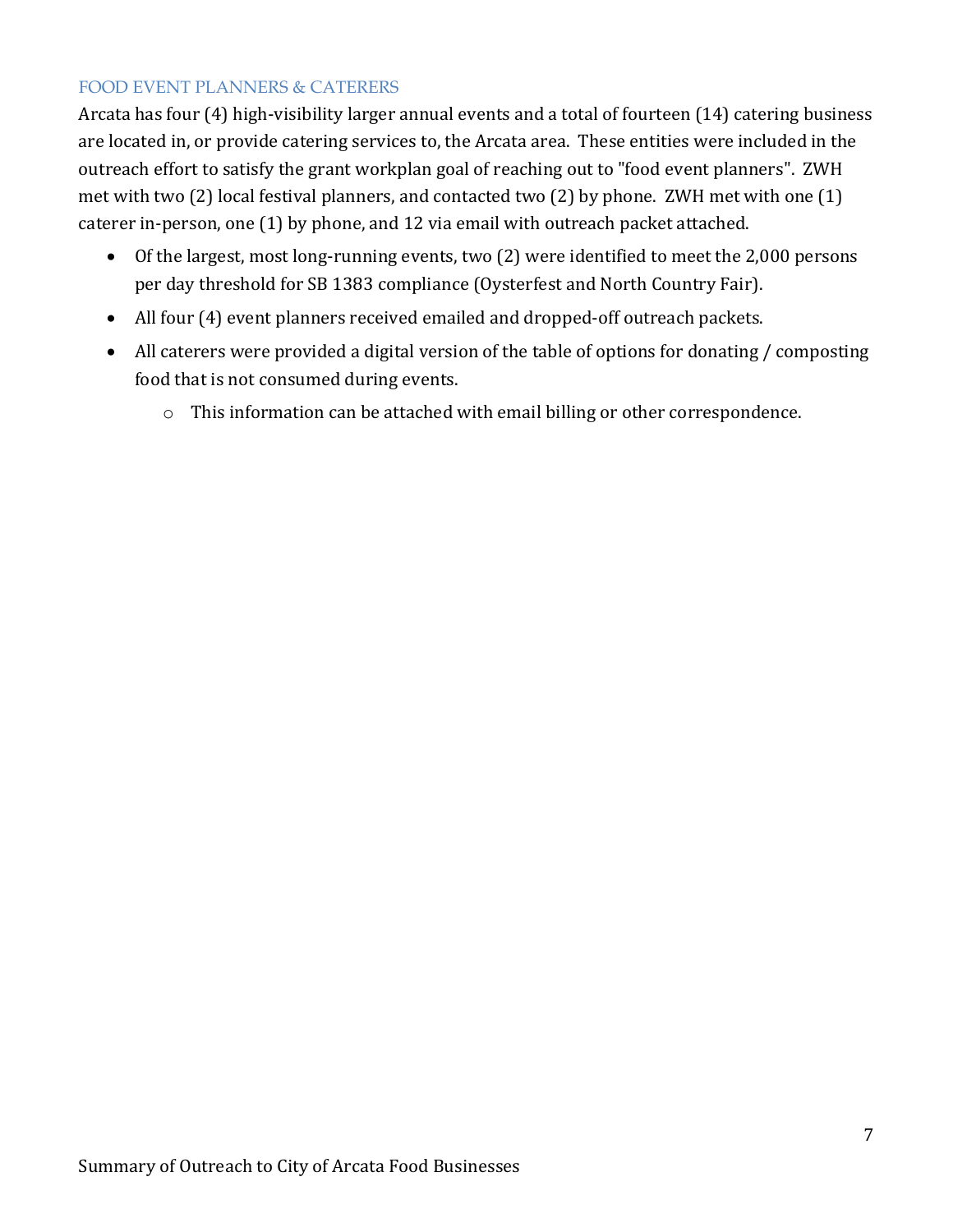#### **OUTCOMES / DELIVERABLES**

- 1. List of businesses (16) that pledged to expand current food waste reduction practices or adopt new practices to reduce food waste in their operations as a result of the outreach efforts (Attachment A). This pledge was designed to capture the intent of businesses to use the food rescue organization contact information to donate extra food in the future, and to investigate food waste composting.
	- It should be noted that most  $(9/11)$  Tier 1 businesses are already making regular food donations as noted in the 2021 Edible Food Recovery Assessment. Setting up "new food donor participants" from the remaining Tier 2 and AB 1826 businesses was not practical during the outreach timeframe as most have only occasional extra food to donate, are already donating directly to family members & staff, or to people/families in need.
- 2. List showing food generators who were contacted, summary of contact methods and key outcomes from outreach (MS Excel workbook: Mater List of Arata Food Generators with Outreach Record). This list identifies Arcata food generators that fall within SB 1383 and/or AB 1826 thresholds.
- 3. The ZWH team identified owners and managers of grocery stores, wholesale food vendors, local education agencies, health facilities, hotels, and food event planners (caterers & larger annual events) to participate in the outreach program (Task #13). The ZWH team directly spoke with thirty-seven (37) business owners / managers / school officials / event planners / caterers to provide an overview of the current food waste prevention, edible food donation, and composting / animal feed options. Another twelve (12) caterers received a detailed email with outreach materials. Waste audits were offered as part of the outreach meetings, but due to the concurrent timing with the highly contagious Omicron variant, and associated ongoing labor shortages, most businesses were uninterested in having extra people in their kitchens, or adding to staff time constraints. One waste audit of a grocery store is scheduled for early March 2022.

Businesses were asked about current donation and food waste reduction efforts in order to benchmark current practices. As most businesses had no records of donations, businesses were provided with an example for tracking donated edible food for future use. Where known, quantities of donated food and frequency of donations are noted in the Master List. The outreach effort also gathered benchmark information on the number of businesses with existing food waste reduction practices, and the methods employed.

4. Initiated communications between the City of Arcata and SB 1383 and AB 1826 regulated food businesses and institutions to ensure consistency of implementation of food donation procedures (Task #15). This was accomplished through providing in-person guidance on food donation procedures during the scheduled appointments. Basics covered: use of contact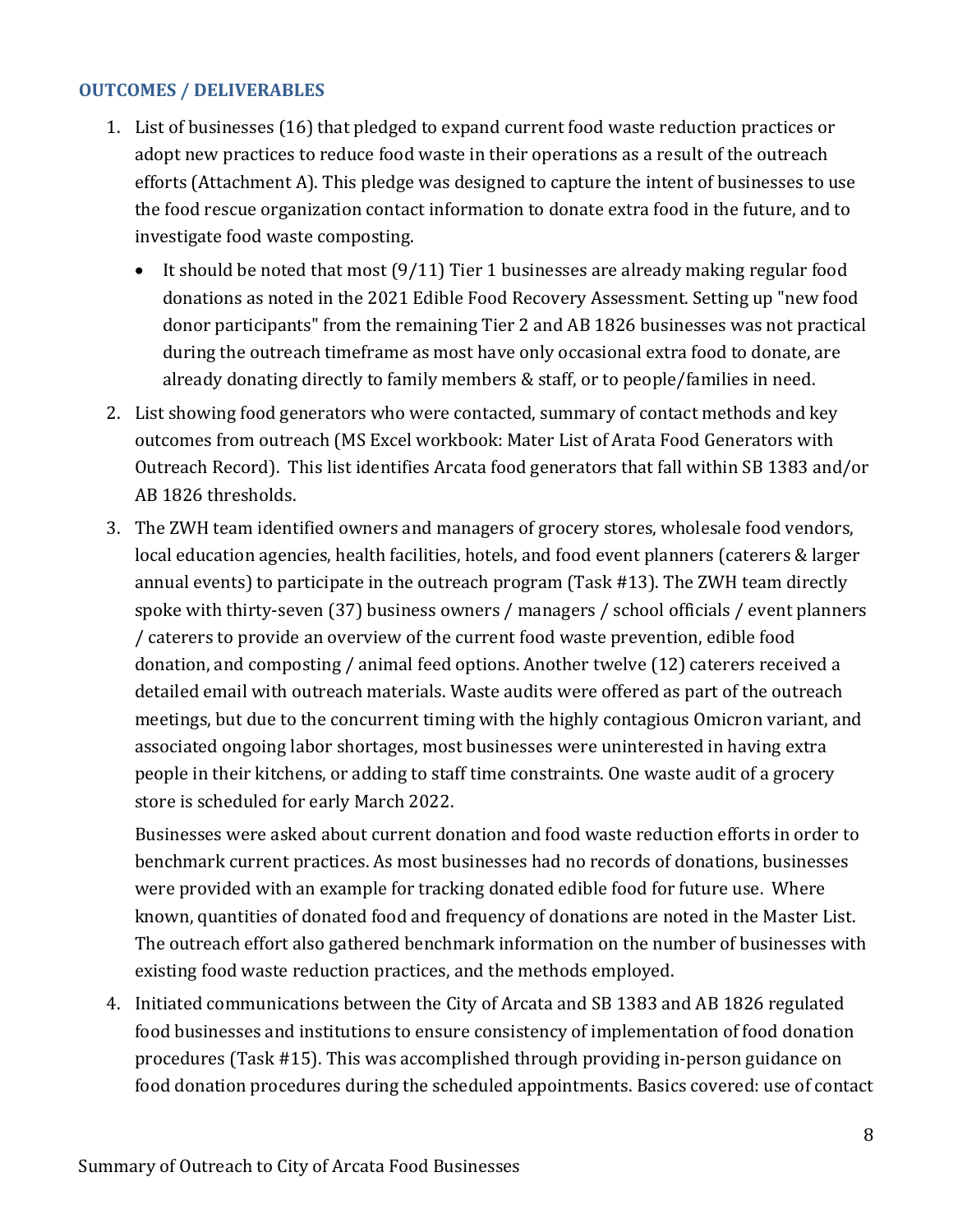information provided on fridge magnet (and Information Sheet), who to call for hot prepared food donations, how to store donatable food, when to expect collection, and how to keep donation records.

5. The ZWH team contacted fifty-three (53) City of Arcata restaurants and directly met with thirty-six (36) owners and managers to provide an overview of the current food waste prevention, edible food donation, and composting / animal feed options available (Task #19). Waste audits, manager trainings, and employee trainings were offered as part of the outreach meetings, but due to the concurrent timing with the highly contagious Omicron variant, and associated ongoing labor shortages, businesses were uninterested in having extra people in their kitchens, or adding to staff time constraints.

Restaurants were asked about current donation and food waste reduction efforts in order to benchmark current practices. As most businesses had no records of donations, businesses were provided with an example for tracking donated edible food for future use. Where known, quantities of donated food and frequency of donations are noted in the Master List. The outreach effort also gathered benchmark information on the number of businesses with existing food waste reduction practices, and the methods employed.

- 6. Created three (3) videos and captured multiple photographs to be used for social media recognition of businesses with measurable success in preventing food waste and participation in food rescue (Task #25). One additional recognition video featuring Mad River Community Hospital is scheduled for early June when the on-site garden is in full production. These videos will be posted to the Zero Waste Humboldt website and other social media platforms to serve as business-to-business inspiration.
- 7. All food businesses received a 1/4-page sized refrigerator magnet containing a chart of food rescue organization contact information and the types of foods they accept, as well as the contact information for the three (3) current food waste composting services available in Arcata. This will be a visible, permanent resource for businesses / kitchen staff to more easily donate extra food.
- 8. All food businesses received information on the food waste reduction hierarchy, and food waste prevention tips.
- 9. Businesses were provided information on food scrap collection for animal food, and directed to the ZWH website for updated contact information for farmers that will take food scraps.
- 10. All businesses were provided with Recology's recycling guidelines to inform them on the variety of materials that can be recycled.
- 11. Identification of farmers raising pigs, chickens, or goats that are interested in collecting food scraps from Arcata businesses.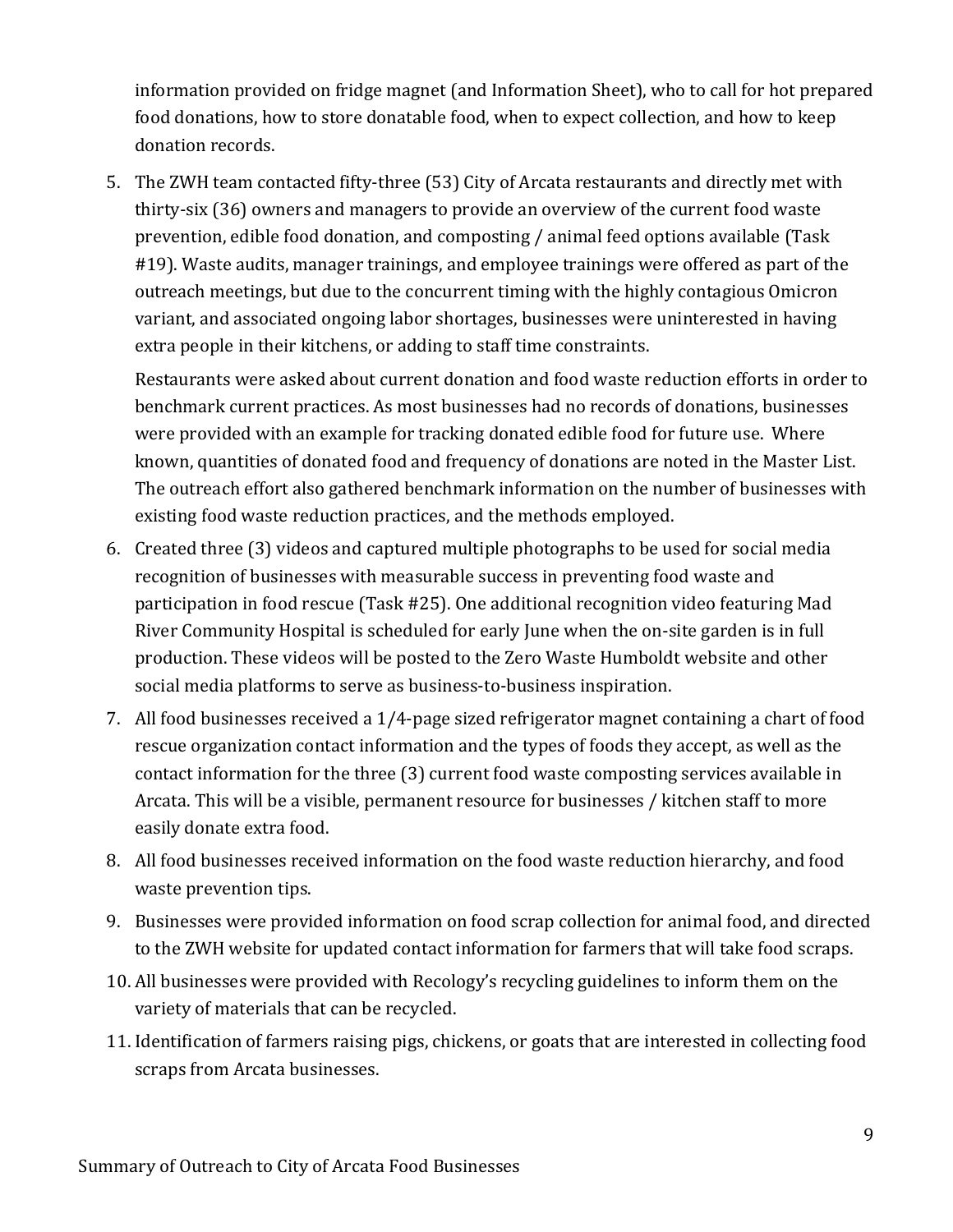- 12. Development of baseline waste and recycling information for all Arcata food businesses. This list can be used to identify businesses with potential for increased waste reduction through food waste prevention, donation, composting, or by increasing mixed recycling services.
- 13. Extended outreach realized:
	- Humboldt County Public Health, Environmental Health Department agreed to keep the 1page Information Sheet and refrigerator magnet charts on hand for visits to Arcata food businesses.
	- The January 2022 Arcata Chamber of Commerce newsletter (distributed to all members) carried a short announcement about this outreach project.

## **KEY OBSERVATIONS**

- Most of the businesses were very receptive to the information and were very cooperative. We met with fifty-four (54) businesses that dedicated their time to meet with us.
- Many food businesses are using pig/animal farm collection and mentioned the need for consistency in collection. Some businesses had stopped due to inconsistent collection.
	- $\circ$  This speaks for the need to site a local compost facility that is inclusive of current animal food / compost collection services.
- Local composting services can take food soiled paper (pizza boxes, napkins, paper towels, etc.), which pig/animal farmers don't take. This is a key point for future outreach.
- As a supplemental local solution, the City could consider seeking grants to provide on-site compost systems for interested businesses and schools.
- Only four (4) out of eighteen (18) farmers listed to have pigs/chickens/goats are willing to collect food scraps from businesses. Reasons cited for not collecting business food scraps are regimented animal diets, and the labor required to regularly collect food scraps.
- Stellar waste reducing businesses generally have equal or lesser volume of garbage service as compared to recycling + composting services.
	- $\circ$  One example is Oriental Buffet which has 2yd<sup>3</sup> weekly garbage service, 3.5 yd<sup>3</sup> weekly  $cardboard + mixed$  recycling collection in addition to diverting food scraps to a local farm and making food donations (when they return to full dine-in operation).
- Stellar waste reducing businesses identified through the outreach include: Los Bagels, Tofu Shop, North Coast Co-Op, Wildberries Marketplace, Wildflower Café, Safeway, Oriental Buffet, Cafe Brio, Slice of Humboldt Pie, Don's Donuts, The Kitchen, Comfort Inn, and Mad River Community Hospital.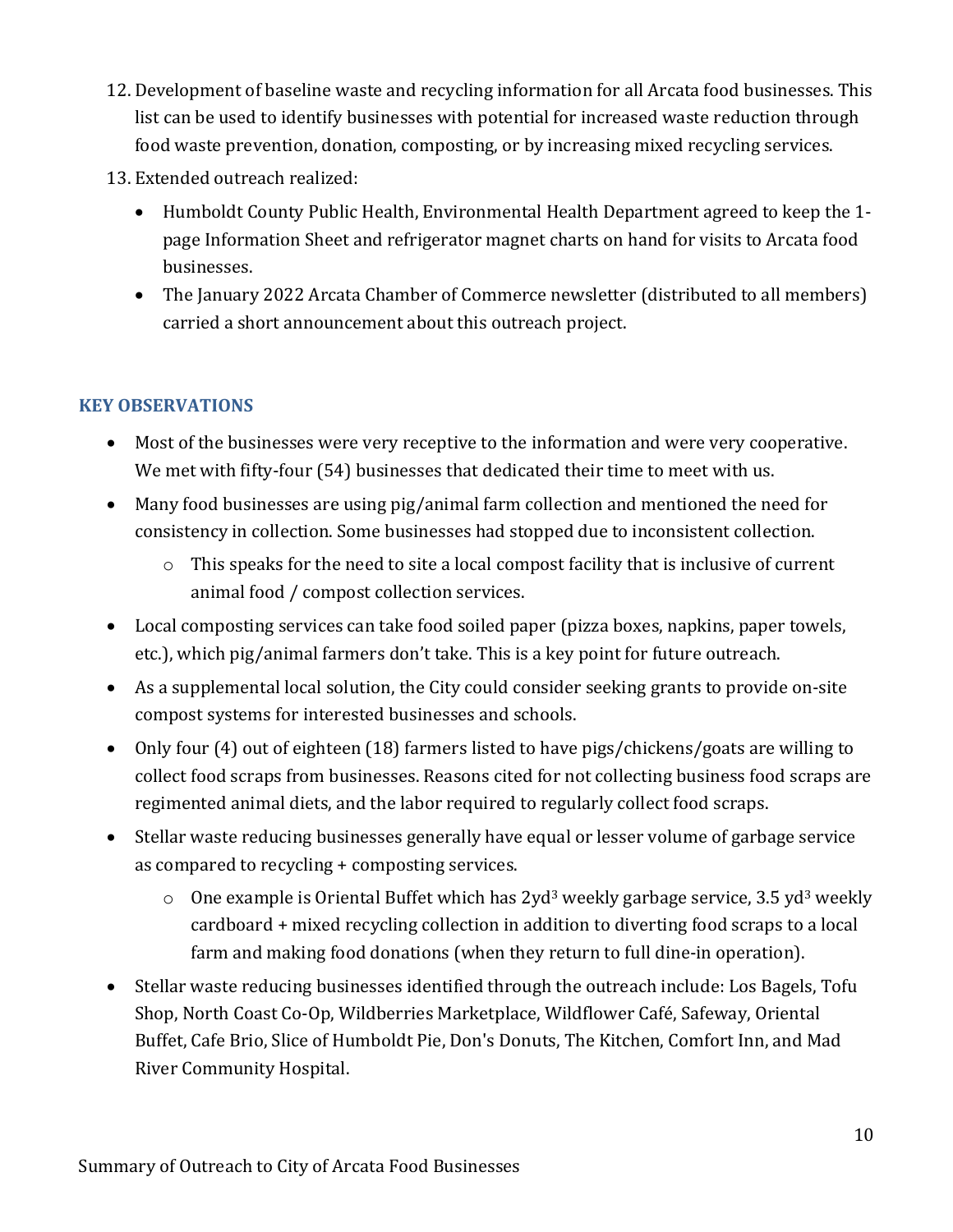- Data showing the relative quantities of waste and recycling services can be a good indicator of which businesses can further reduce waste through edible food donations, food waste composting / donations to farms and/or increasing mixed recyclable material collections.
	- $\circ$  Opportunities to further reduce waste exist where businesses are recycling only cardboard or have  $a > 1:1$  ratio of trash to recycling collection capacity.
- Two (2) grocery stores have significantly more waste than comparatively-sized stores. Although these stores have recycling services and make regular donations, their waste stream remains large. A waste audit would be useful to identify opportunities to increase recycling or food donations / composting (one will be conducted in early March 2022).
- Many of Arcata's best known food manufacturers are smaller food producers such as those that rent space at the Foodworks Culinary Center. These entities did not show up on the Cityprovided business lists nor on the Recology business lists. Although these businesses were not included in the scope of this outreach, these smaller food producers hold the potential to help the City reduce additional food waste and provide a rich, clean source of organic material for animal feed and soil enrichment.
- This year, all schools offered free prepared lunches to all students through a government program. The unintended consequence has been a dramatic increase in food waste. If students don't like the meal, they dump the whole lunch – plastic and all – in the trash. One principal described this as a serious disconnect between two different legislative goals.
- The COVID-caused disruption in Arcata schools has negatively affected long-running waste reduction systems/programs/policies.
	- $\circ$  Staff at larger schools noted that food waste and contamination levels in recycling bins have increased.
	- o Some staff noted that in order to meaningfully reduce waste in schools, edible food recovery, recycling, and composting separation systems must be institutionalized into each school's operations, and must include students, teachers, administrators, and custodial staff - not simply rely on one or two champions among the staff.
- Although Cal Poly Humboldt is not a regulated by the City under SB1383, it must be noted that the university has recently experienced a decline in its on-site food rescue programs due to changes in policies as part of a new contract for dining services on the campus.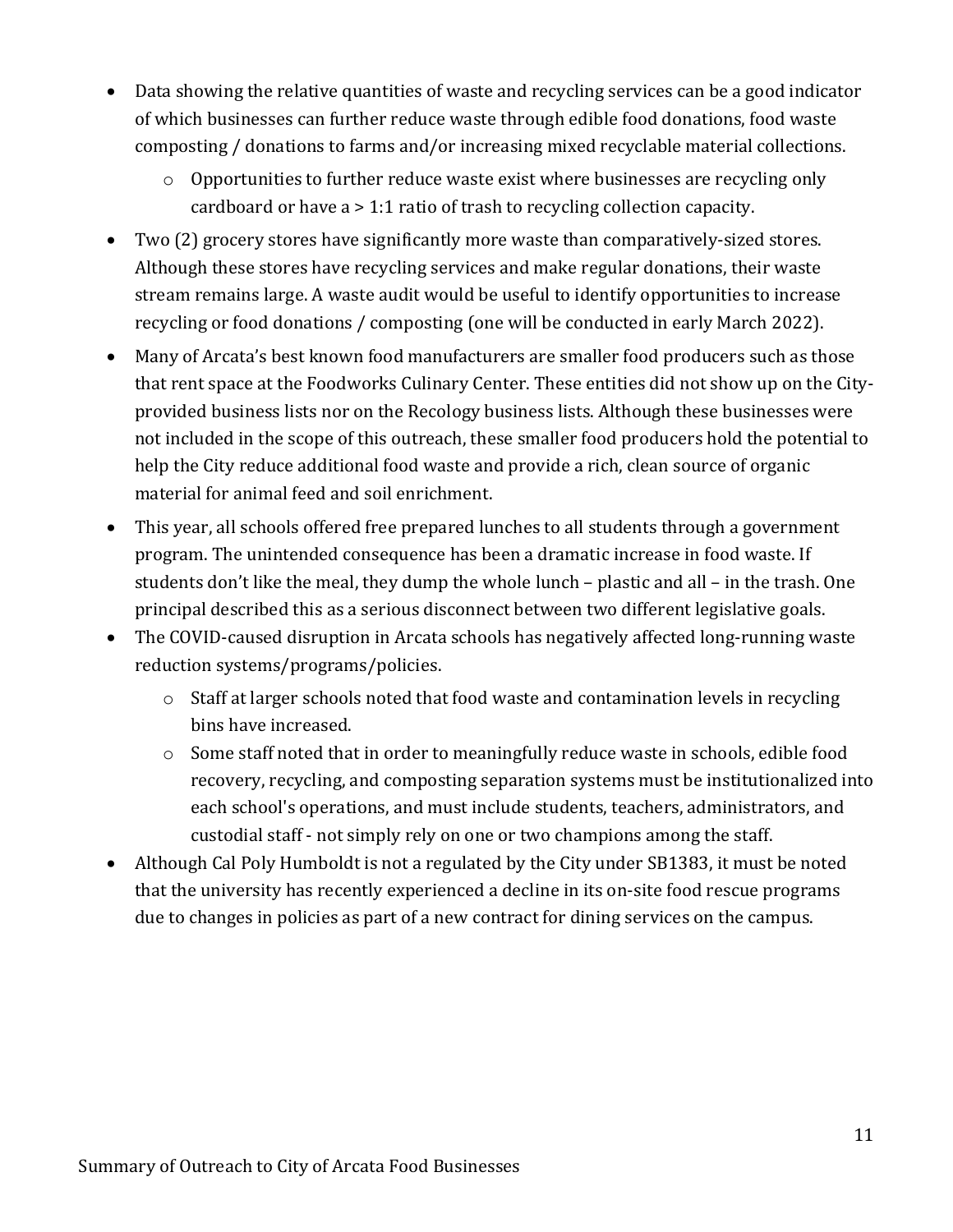#### **CONSULTANT'S RECOMMENDATIONS**

- 1. Recommend the City of Arcata follow-up with businesses on the following:
	- Remind businesses of protections under the Good Samaritan Law.
	- Some businesses mentioned they had to get rid of food due to Health Department requirements; suggest refrigerating/freezing pizzas, burgers, and other pre-made food items before 4-hour mark for donation pick-up.
	- Convey that even small amounts of edible food add up and can feed people.
- 2. Develop email communication platform with food business owners to more quickly and regularly communicate SB 1383 and AB 1826 updates.
	- i.e., City working regionally to address infrastructure needs, ordinance will be adopted, long term goal for a compost site, eventual enforcement timeline etc.
- 3. Coordinate City outreach efforts with those planned by local compost service providers to avoid overlap and/or mixed messaging.
- 4. Encourage businesses to increase or start recycling collection and "right-size" garbage service.
	- Make it clear to businesses that they that they don't have to keep the same size garbage can - they can save money by increasing recyclable material recovery and down-sizing.
- 5. Conduct outreach to smaller food manufacturers, investigate SB 1383 regulatory status.
- 6. Revitalize composting services for food producers at the Foodworks Culinary Center.
- 7. As the host city for the university, engage the new dining services contractor for Cal Poly Humboldt to discuss the City's Zero Waste Action Plan and how partnering on SB1383 and other State laws supports both entity's climate goals.
- 8. Work with schools to fund and integrate enhanced materials management into their operations.
	- Note: ZWH has acquired grant funding to work with some Arcata schools.
- 9. Finalize garbage and recycling collection services dataset within the Arcata Master List to identify businesses that are good candidates for additional outreach / assistance, and track waste reduction progress through SB 1383 and AB 1826 compliance.
- 10. Query City event permits and event waste report records to obtain historic daily attendance records and and waste generation for all events held in Arcata. Determine which events serve more than 2,000 people per day and add these to the list SB 1383 "Large Events".